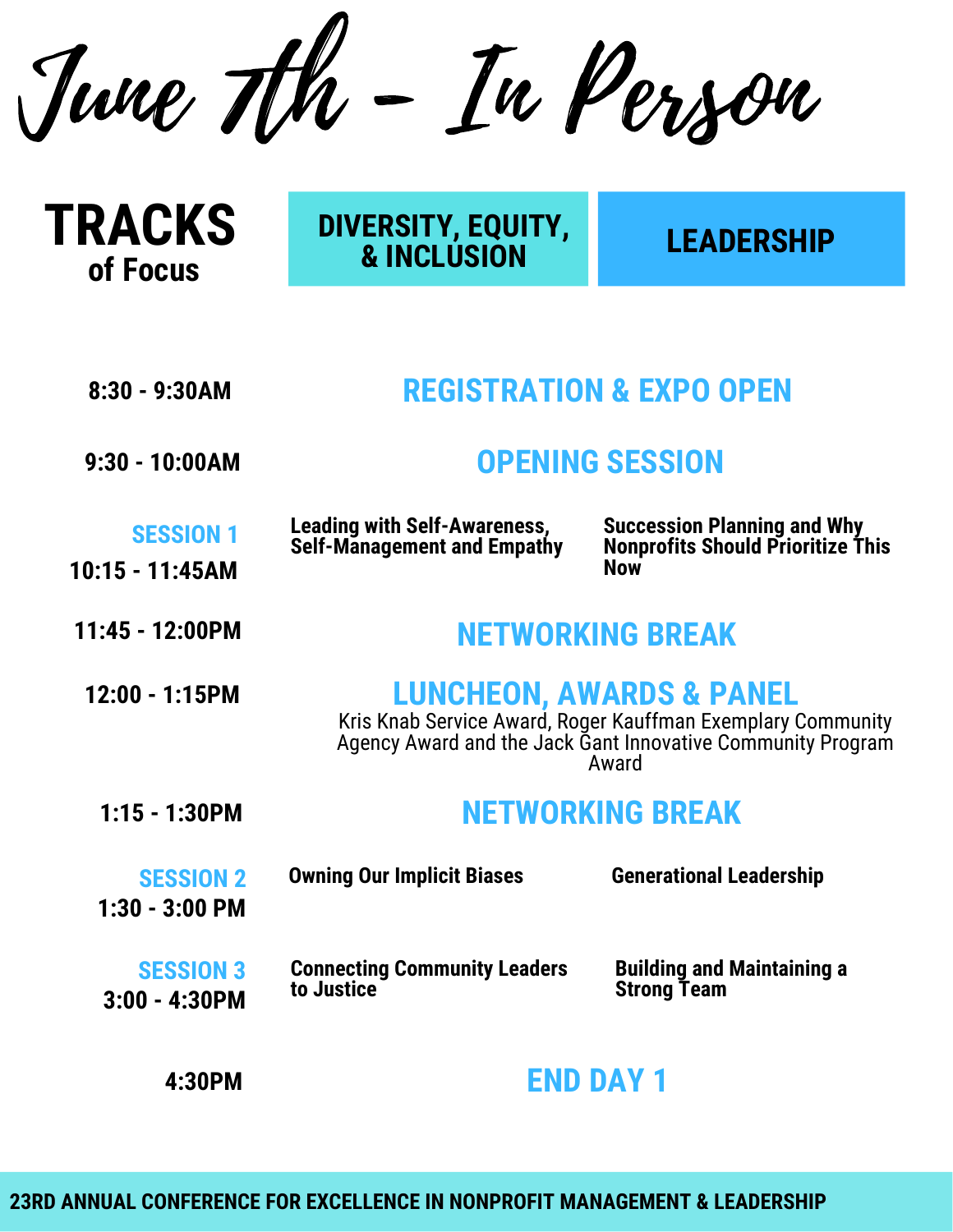

# **SUSTAINABILITY RESILIENCE & SELF CARE**

| $8:30 - 9:30AM$                      | <b>REGISTRATION &amp; EXPO OPEN</b>                                                                                                                                        |                                                                               |
|--------------------------------------|----------------------------------------------------------------------------------------------------------------------------------------------------------------------------|-------------------------------------------------------------------------------|
| $9:30 - 10:00AM$                     | <b>OPENING SESSION</b>                                                                                                                                                     |                                                                               |
| <b>SESSION 1</b><br>10:15 - 11:45AM  | <b>Physical Workout &amp; Stretching</b>                                                                                                                                   | <b>Capacity Building and Breaking</b><br>through the Scarcity Mentality       |
| $11:45 - 12:00PM$                    | <b>NETWORKING BREAK</b>                                                                                                                                                    |                                                                               |
| 12:00 - 1:15PM                       | <b>LUNCHEON, AWARDS &amp; PANEL</b><br>Kris Knab Service Award, Roger Kauffman Exemplary Community<br>Agency Award and the Jack Gant Innovative Community Program<br>Award |                                                                               |
| $1:15 - 1:30PM$                      | <b>NETWORKING BREAK</b>                                                                                                                                                    |                                                                               |
| <b>SESSION 2</b><br>$1:30 - 3:00$ PM | <b>Mindful Meditation</b>                                                                                                                                                  | <b>Fund Development: Maximizing</b><br><b>Opportunities for Meeting Needs</b> |
| <b>SESSION 3</b><br>$3:00 - 4:30$ PM | <b>Finding Your Center: Owning</b><br><b>Real Work Life Balance</b>                                                                                                        | <b>Technology and CyberSecurity: Is</b><br>Your Organization Vulnerable       |
| 4:30PM                               | END DAY '                                                                                                                                                                  |                                                                               |

**#UPHSLEAD22 CONNECT. COLLABORATE. INNOVATE.**